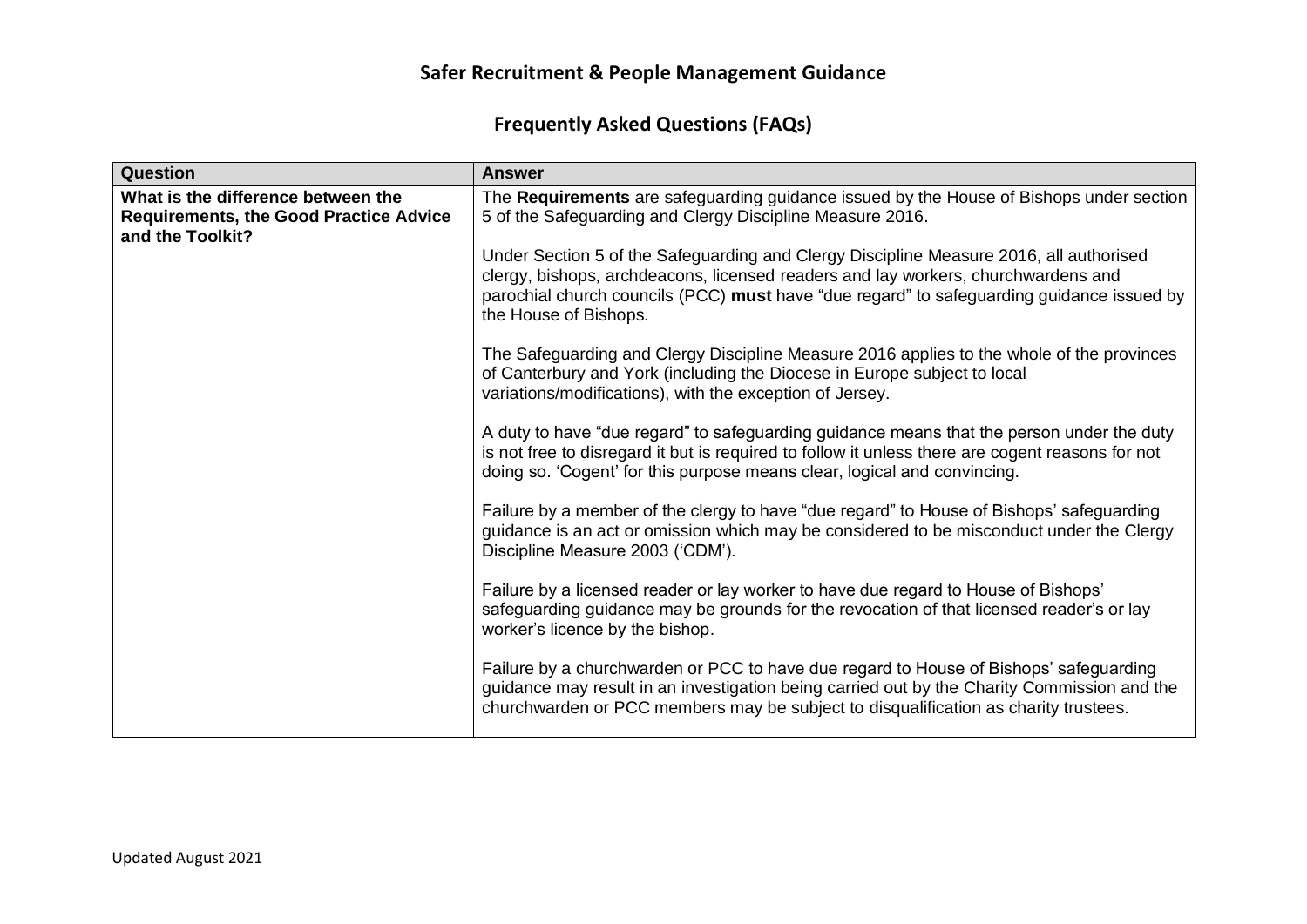| The Good Practice Advice is advice and explanation to support Church bodies <sup>1</sup> in delivering<br>the Requirements to a good standard. The Good Practice Advice explains why the<br>Requirements are necessary, how the Requirements might be delivered and sets out some<br>good practice examples. |
|--------------------------------------------------------------------------------------------------------------------------------------------------------------------------------------------------------------------------------------------------------------------------------------------------------------|
| The Toolkit provides templates that can be used where there are none already in existence.<br>Recognising the challenges that some Church bodies will need to manage in respect of<br>volunteers, many of the resources contained in the Toolkit are for volunteer roles.                                    |
| Whilst the <b>Good Practice Advice</b> and <b>Toolkit</b> should be considered as good practice to be<br>followed, the duty to have "due regard" under section 5 of the Safeguarding and Clergy<br>Discipline Measure 2016 does not apply to these parts.                                                    |

<sup>&</sup>lt;sup>1</sup> "Church bodies" include parochial church council (PCCs), diocesan bodies (including Diocesan Boards (DBFs) and Diocesan Boards of Education (DBEs)), cathedrals, religious communities, theological educational institutions (TEIs) and the National Church Institutions (NCIs). This policy will apply to the whole of the provinces of Canterbury and York (including the Diocese in Europe subject to local variations/modifications). There is also an expectation that the policy will apply to the Channel Islands and Sodor and Man unless there is specific local legislation in a jurisdiction that would prevent adoption.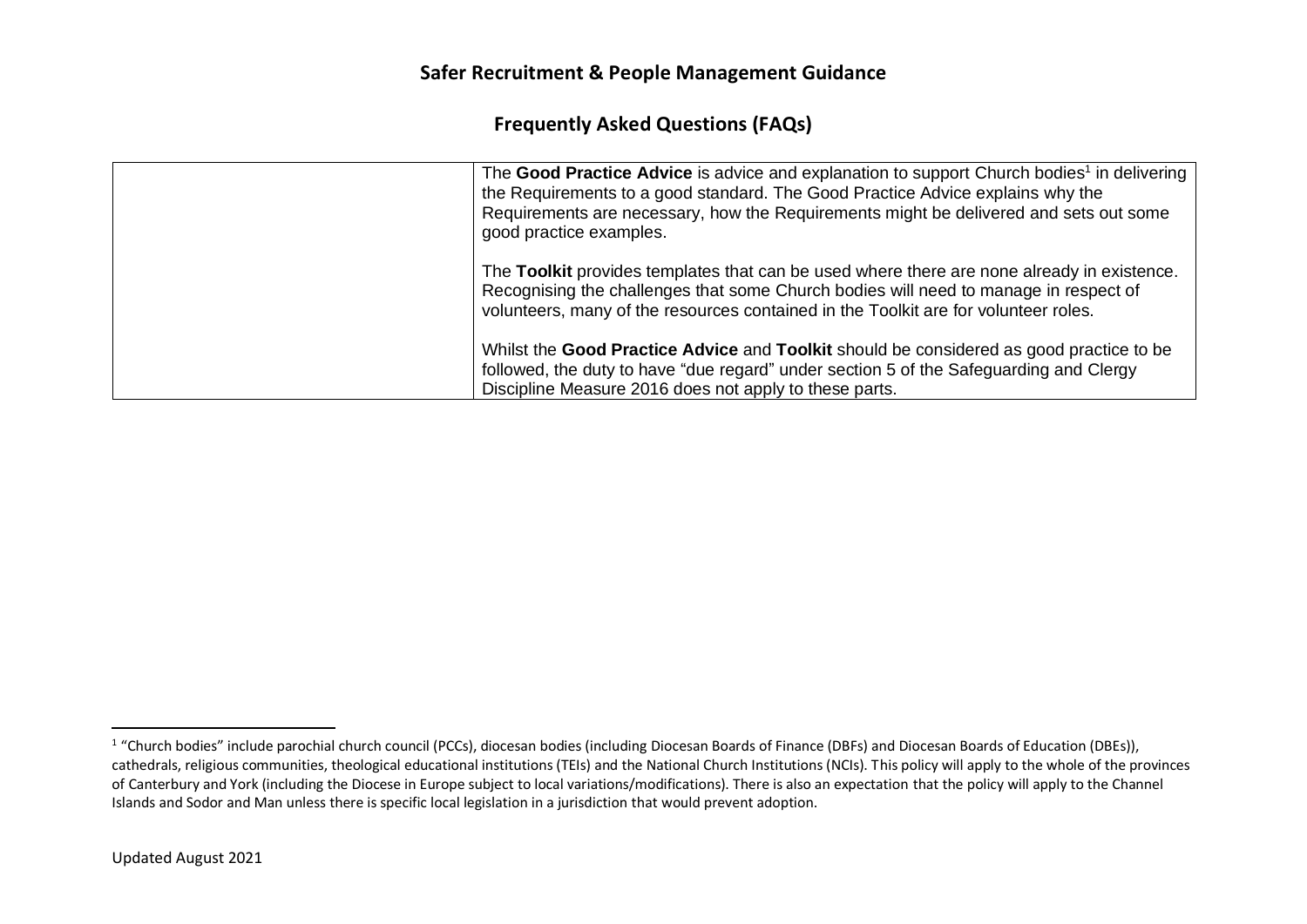| To whom does the Safer Recruitment &<br>People Management Guidance apply?                            | The Requirements in this Guidance must be followed for the appointment of all roles within<br>a Church body that involve substantial contact with children and/or vulnerable adults. This<br>includes senior clergy as well as parish priests and all those in other roles, whether paid or<br>voluntary. With such a variety of roles across the Church of England, the wording of the<br>Requirements may not fit exactly in relation to a particular role, but the principles should<br>always be made to apply. |
|------------------------------------------------------------------------------------------------------|---------------------------------------------------------------------------------------------------------------------------------------------------------------------------------------------------------------------------------------------------------------------------------------------------------------------------------------------------------------------------------------------------------------------------------------------------------------------------------------------------------------------|
|                                                                                                      | The Requirements apply to the whole of the provinces of Canterbury and York (including the<br>Diocese in Europe subject to local variations/modifications). There is also an expectation that<br>the Requirements will apply to the Channel Islands and Sodor and Man unless there is<br>specific local legislation in a jurisdiction that would prevent adoption.                                                                                                                                                  |
|                                                                                                      | The Requirements also apply to relevant roles that are performed outside of England, for<br>example where individuals belonging to a Church body participate in overseas/link work. It<br>will also apply to those from other countries who are coming to work in a relevant role and<br>includes exchange programmes.                                                                                                                                                                                              |
| How do I assess whether a role is eligible<br>for an enhanced DBS with/without barred<br>list check? | Section 9 of the Toolkit lists various positions that may be eligible for an enhanced DBS<br>with/without barred list check.                                                                                                                                                                                                                                                                                                                                                                                        |
|                                                                                                      | However, it <i>must</i> be noted that it also states that the lists are indicative and not exhaustive<br>due to the complexity of the Church of England and local variations in approaches, titles and<br>roles (e.g. the same role can be termed differently in another diocese). Therefore, to<br>establish whether a role is eligible for any form of enhanced DBS check, a Church body must<br>carry out their own analysis and assess the specific nature of the duties being carried out.                     |
|                                                                                                      | Broadly speaking, you need to consider the following:                                                                                                                                                                                                                                                                                                                                                                                                                                                               |
|                                                                                                      | <b>Children</b><br>Is it an unsupervised role that teaches, trains, instructs, care for or supervises children or<br>provides advice/guidance on physical, emotional or educational well-being to children on a                                                                                                                                                                                                                                                                                                     |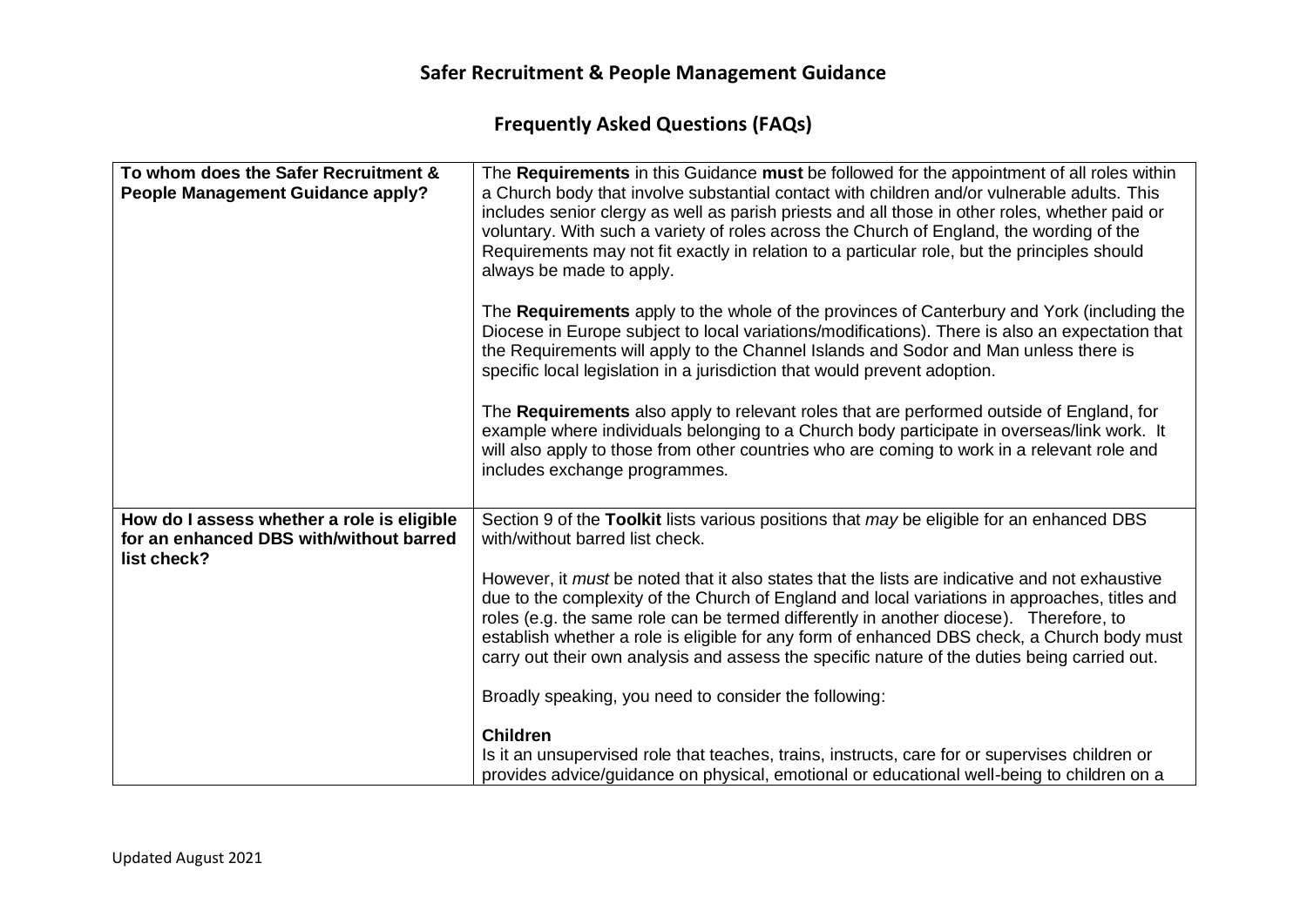| frequent (once a week or more), intensive (4 days or more in any 30 day period) or overnight<br>basis (between 2am-6am)?                                                                                                                                                                                                                                                                                                                                                                                                                                           |
|--------------------------------------------------------------------------------------------------------------------------------------------------------------------------------------------------------------------------------------------------------------------------------------------------------------------------------------------------------------------------------------------------------------------------------------------------------------------------------------------------------------------------------------------------------------------|
| If yes, then the individual is engaged in "regulated activity" and would be eligible for an<br>enhanced DBS check with barring information in relation to children.                                                                                                                                                                                                                                                                                                                                                                                                |
| If the individual is carrying out the activities but does not satisfy the frequency test or period<br>condition and/or are supervised, then they will be eligible for an enhanced DBS check but<br>without barring information in relation to children.                                                                                                                                                                                                                                                                                                            |
| <b>Adults</b><br>Is it a role that means the individual is carrying out one of the 6 categories of activity (i.e.<br>health care, personal care, social work, assisting with cash, bills or shopping, assistance with<br>affairs (e.g. under a Lasting Power of Attorney) or transportation)?                                                                                                                                                                                                                                                                      |
| If no, then it is not "regulated activity" and there is no eligibility for an enhanced DBS check<br>with barring information in relation to adults.                                                                                                                                                                                                                                                                                                                                                                                                                |
| If the individual provides training, teaching, instruction, assistance, advice or guidance to an<br>adult who receives a health or social care service (e.g. is in a care home or receives any form<br>of care or assistance due to age, illness or disability) or a "specified activity" (e.g. in prison),<br>on either a frequent (once a week or more), intensive (4 days or more in any 30 day period)<br>or overnight (between 2am-6am) basis, then they will be eligible for an enhanced DBS check<br>but without barring information in relation to adults. |
| Please note this is only a broad summary. For full details you must refer to the SRPM<br>Guidance and if necessary seek legal advice.                                                                                                                                                                                                                                                                                                                                                                                                                              |
| If you have a query on the eligibility for a particular role, then all formal legal advice on which<br>you intend to rely should be sought from your diocesan registrar or own lawyer.                                                                                                                                                                                                                                                                                                                                                                             |
| If an umbrella body is used (e.g. 31:8), then they may be able to assist with eligibility queries.                                                                                                                                                                                                                                                                                                                                                                                                                                                                 |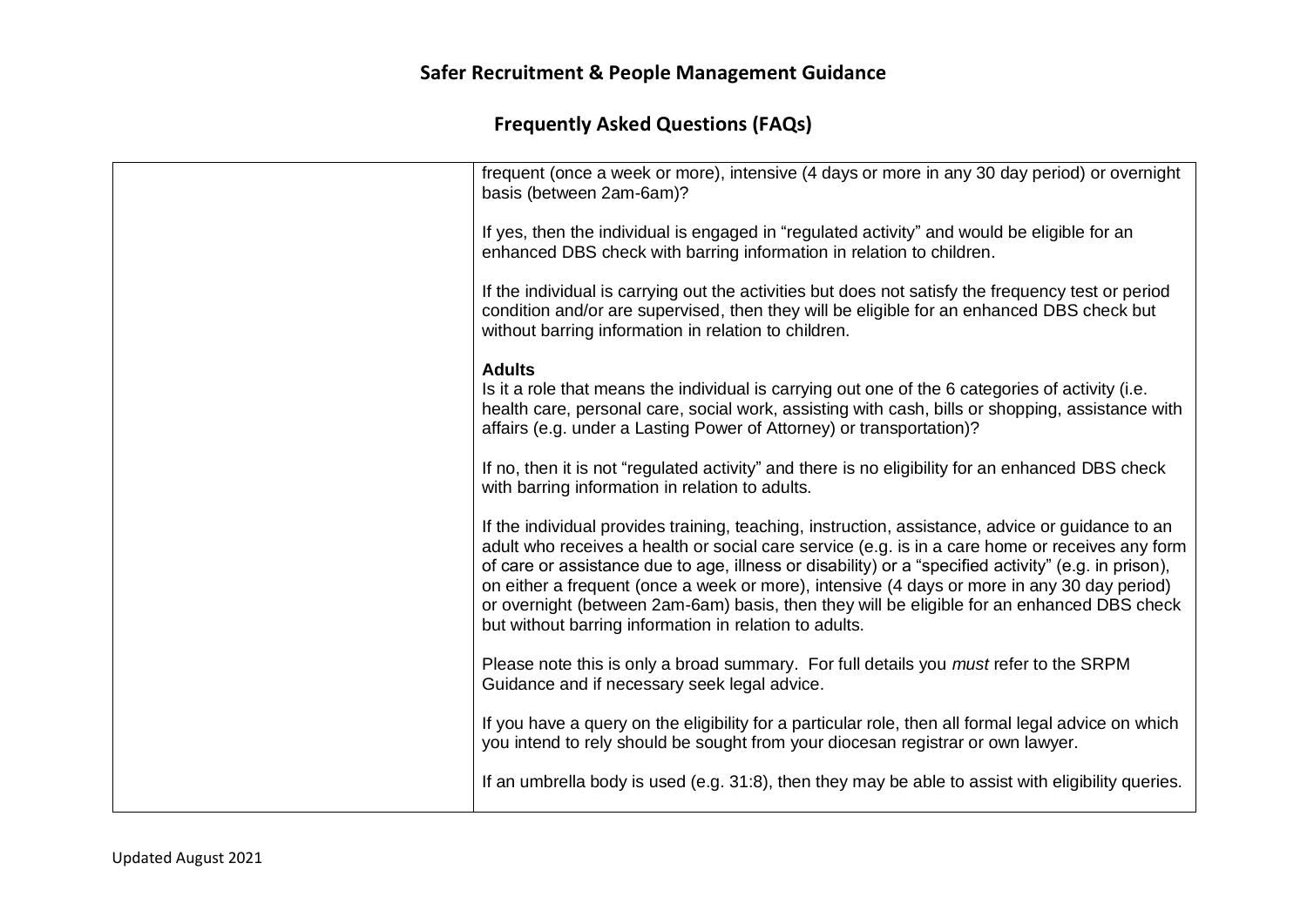|                                    | Further advice can be fund here -<br>https://www.gov.uk/government/collections/dbs-eligibility-guidance<br>which includes the DBS Eligibility Tool.                                                                                                                                                                                                                                                                                                                                                                                                                                                                                                   |
|------------------------------------|-------------------------------------------------------------------------------------------------------------------------------------------------------------------------------------------------------------------------------------------------------------------------------------------------------------------------------------------------------------------------------------------------------------------------------------------------------------------------------------------------------------------------------------------------------------------------------------------------------------------------------------------------------|
|                                    | The DBS also provides a customer service helpline, details of which can be found here:<br>Disclosure and Barring Service - GOV.UK (www.gov.uk)                                                                                                                                                                                                                                                                                                                                                                                                                                                                                                        |
|                                    | and have a regional outreach service that Church bodies can access:                                                                                                                                                                                                                                                                                                                                                                                                                                                                                                                                                                                   |
|                                    | The DBS Regional Outreach service - GOV.UK (www.gov.uk).                                                                                                                                                                                                                                                                                                                                                                                                                                                                                                                                                                                              |
|                                    | If a role does not meet the criteria for any form of enhanced DBS Check that does not mean<br>the other principles of safer recruitment cannot be applied.                                                                                                                                                                                                                                                                                                                                                                                                                                                                                            |
| Can we carry out basic DBS checks? | There are no eligibility requirements attached to basic DBS checks (in the legislation termed<br>"criminal conviction certificates") and their use is left to local determination. If basic DBS<br>checks are to be used then diocesan policy should set out when such checks will be<br>requested, as well as the lawful basis for requesting them from a data protection point of<br>view, and ensure individuals are made aware of this at the start of any application process. It<br>should not be forgotten that basic DBS checks reveal unspent criminal conviction information<br>only and therefore, their usefulness is relatively limited. |
|                                    | The Church of England Confidential Declaration form cannot be used for roles which are only<br>eligible for basic DBS checks This is because, as already noted, basic checks only reveal<br>unspent criminal conviction information, and you cannot request information about "spent"<br>convictions. A revised confidential declaration form would need to be used in this situation, for<br>which legal advice would be required as well as advice from the data protection lead.                                                                                                                                                                   |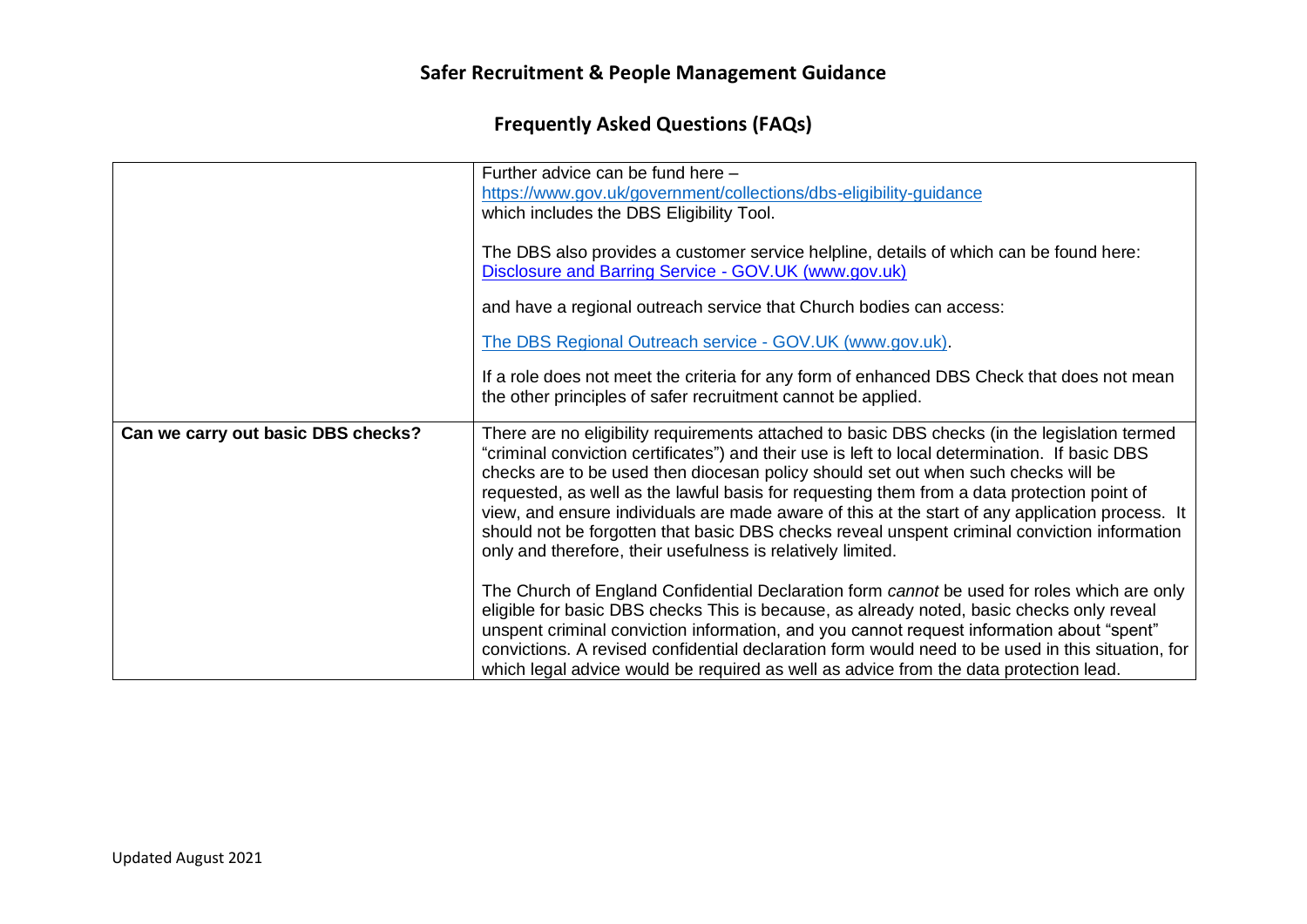| What level of DBS check are clergy<br>eligible for?                                                                 | All ordained clergy with authority to exercise their ministry (including those with Permission to<br>Officiate) in accordance with Canon C8 of the Church of England Canons ("Of ministers<br>exercising their ministry") are and will be eligible for an enhanced DBS check with barred list<br>checks in relation to both children and adults.                                                                                                                                                                                                                                                                                                                                                                    |
|---------------------------------------------------------------------------------------------------------------------|---------------------------------------------------------------------------------------------------------------------------------------------------------------------------------------------------------------------------------------------------------------------------------------------------------------------------------------------------------------------------------------------------------------------------------------------------------------------------------------------------------------------------------------------------------------------------------------------------------------------------------------------------------------------------------------------------------------------|
|                                                                                                                     | This policy requirement was agreed at a series of meetings with Government officials in<br>2012/3.                                                                                                                                                                                                                                                                                                                                                                                                                                                                                                                                                                                                                  |
|                                                                                                                     | The basis for this is that a member of the clergy, once ordained, is expected to provide a<br>range of services including pastoral care when exercising his/her ministry. So, where a<br>person is ordained and has the authority to exercise his/her ministry, he/she will have the<br>authority required to undertake work which is "regulated activity". It is recognised that a cleric<br>could be called upon to undertake such work at any time without any further accreditation or<br>approval process. Such an individual is therefore deemed to be part of the workforce carrying<br>out "regulated activity" irrespective of the remit of his/her current post or the nature of his/her<br>current role. |
|                                                                                                                     | A member of the clergy in the Church of England who does not have authority to exercise<br>his/her ministry in accordance with Canon C8 would not be automatically engaging in<br>"regulated activity" and will not be eligible for an enhanced DBS Check with barred list check.                                                                                                                                                                                                                                                                                                                                                                                                                                   |
| Does a Confidential Declaration Form<br>(CDF) need to be completed every time a<br><b>DBS check is carried out?</b> | There is no obligation (legal or policy) for a new CDF to be completed each time a new DBS<br>is applied for or the DBS Update service accessed.                                                                                                                                                                                                                                                                                                                                                                                                                                                                                                                                                                    |
|                                                                                                                     | From a good practice point of view, it can make some sense to renew a CDF at the same<br>time as a DBS renewal because you would then have a contemporaneous DBS Check and<br>CDF.                                                                                                                                                                                                                                                                                                                                                                                                                                                                                                                                  |
|                                                                                                                     | If such a practice is adopted, then diocesan policy should reflect this to ensure consistency<br>across the diocese.                                                                                                                                                                                                                                                                                                                                                                                                                                                                                                                                                                                                |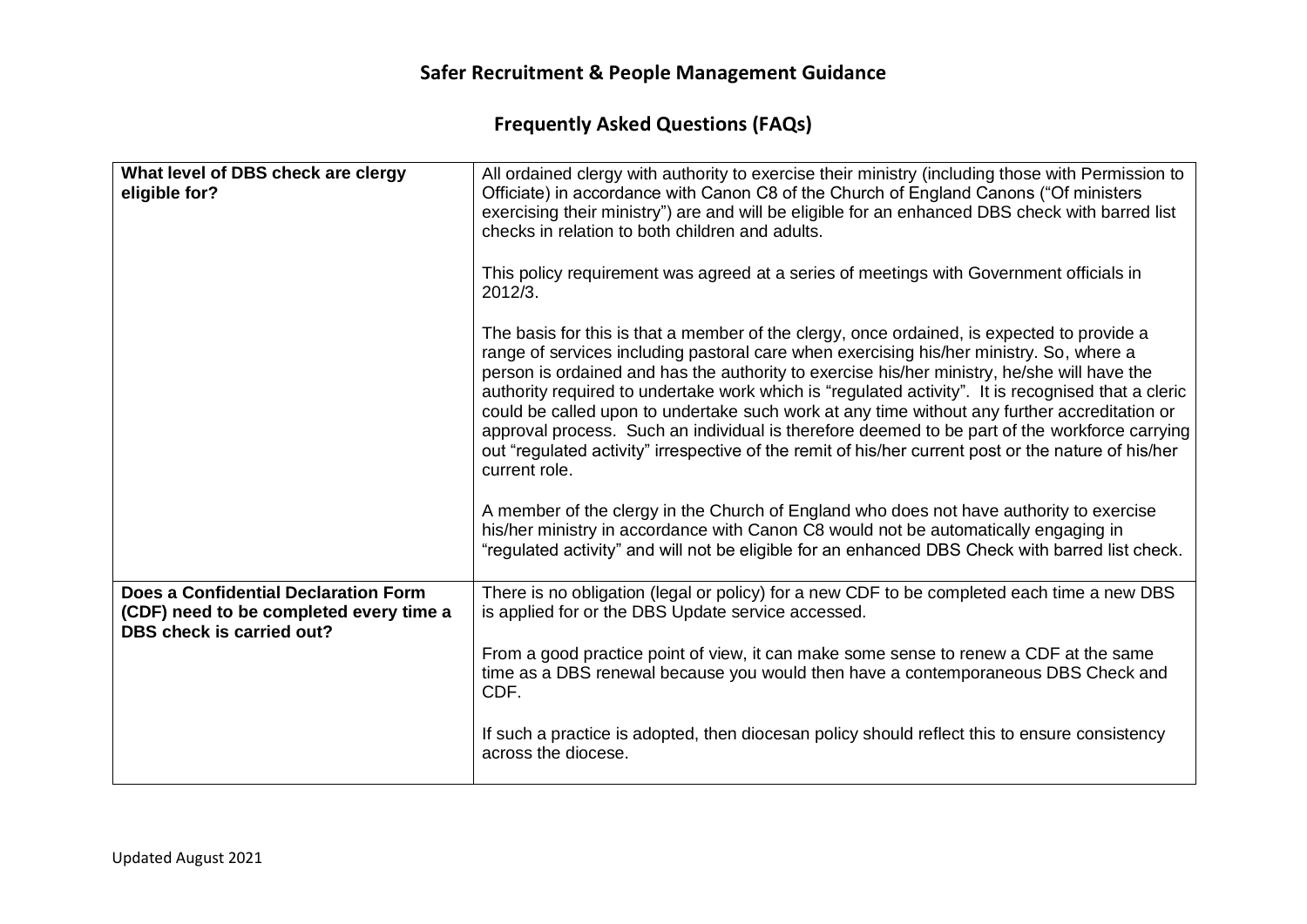| Essentially, this is about using personal data appropriately and following the principles of data<br>protection. There is nothing in legislation preventing you from requiring completion of the<br>CDF at an early stage provided you have sufficient justification/legitimate purpose for<br>requesting such information at the outset of the recruitment process. It is also important that<br>you have been transparent with applicants so that they are fully aware of your<br>policy/procedure, (reference should be made, for instance, in any Privacy Notice which<br>covers the recruitment process).                                                                                                                                                                                                                                                                                                                                     |
|----------------------------------------------------------------------------------------------------------------------------------------------------------------------------------------------------------------------------------------------------------------------------------------------------------------------------------------------------------------------------------------------------------------------------------------------------------------------------------------------------------------------------------------------------------------------------------------------------------------------------------------------------------------------------------------------------------------------------------------------------------------------------------------------------------------------------------------------------------------------------------------------------------------------------------------------------|
| The CDF is about obtaining information from individuals who are going to work in roles where<br>they will be working with the vulnerable, so this can be discussed at interview and if<br>necessary, risk assessed. It gives the candidate an opportunity to explain, so that ex-<br>offenders are not necessarily automatically excluded from roles.                                                                                                                                                                                                                                                                                                                                                                                                                                                                                                                                                                                              |
| There may be some sense from an administrative point of view in not asking candidates to fill<br>out the CDF until they are shortlisted for interview ie. less paperwork. From a safeguarding<br>perspective requesting the information at that point should not generate any more risk to<br>vulnerable people. However, you could have a candidate that you don't shortlist as a result of<br>their responses on the CDF because that candidate is completely inappropriate from a<br>safeguarding perspective. You need to be clear with candidates that this can happen and of<br>course, give candidates an opportunity to explain.                                                                                                                                                                                                                                                                                                           |
| Additionally, if you only request CDFs to be completed by shortlisted candidates, or even later<br>in the process, then you may have a situation where a candidate is applying for a "regulated<br>activity" (as defined under the Safeguarding and Vulnerable Groups Act 2006 (as amended))<br>role and they are barred from that activity by the DBS. If you didn't ask the candidate to<br>complete the CDF until after they were shortlisted for interview – or later - you would not know<br>that they were barred until you had called them for interview. If a person is barred you would<br>not be interviewing/shortlisting the person for a "regulated activity" role. Indeed, it would be a<br>criminal offence to employ such a person in "regulated activity", (it would also be a criminal<br>offence for him/her to apply). By asking candidates to complete a CDF earlier in the process<br>you avoid such an eventuality arising. |
|                                                                                                                                                                                                                                                                                                                                                                                                                                                                                                                                                                                                                                                                                                                                                                                                                                                                                                                                                    |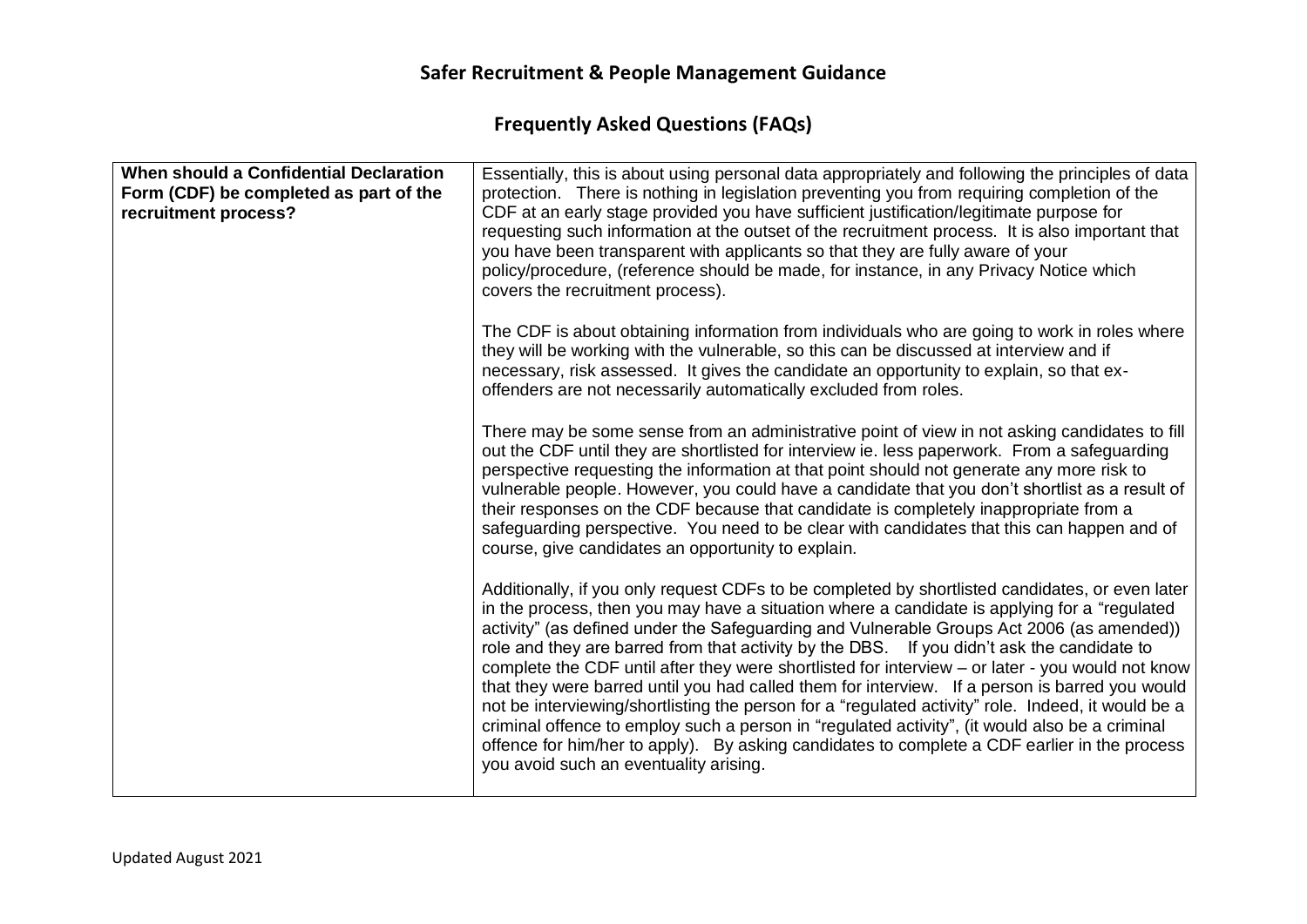|                                                                                                                                                         | Essentially then, the key element here is transparency. Be open and up front with your<br>applicants and ensure that you have a legitimate purpose for collecting information. Make it<br>clear to all applicants what information will be sought and how you will use that information in<br>your decision-making process, including the opportunity for candidates to explain. You need<br>to have a retention policy about storing the information, (whether a candidate is successful or<br>not). If you are unsure, please discuss such issues with your data protection lead and/or<br>diocesan registrar.                                                                                                                                                                                                                                                                                                                                                                                                                                                                                                                                                                                                                                                                                   |
|---------------------------------------------------------------------------------------------------------------------------------------------------------|----------------------------------------------------------------------------------------------------------------------------------------------------------------------------------------------------------------------------------------------------------------------------------------------------------------------------------------------------------------------------------------------------------------------------------------------------------------------------------------------------------------------------------------------------------------------------------------------------------------------------------------------------------------------------------------------------------------------------------------------------------------------------------------------------------------------------------------------------------------------------------------------------------------------------------------------------------------------------------------------------------------------------------------------------------------------------------------------------------------------------------------------------------------------------------------------------------------------------------------------------------------------------------------------------|
| When are clergy (including those with<br>Permission to Officiate (PTO)) eligible for<br>an enhanced DBS check with the "at<br>home" provision included? | The DBS define a "home-based position" as:<br>the applicant carries out some or all of his or her work with children or adults from the<br>$\bullet$<br>place where the applicant lives; or<br>the applicant lives in the household of someone who is being or has been checked<br>$\bullet$<br>because that person works with children and carries out some or all of the work from<br>home.<br>If a member of clergy meets this criteria, then you can place a cross in the "yes" box in field<br>x66 of the DBS application form.<br>It may be that <i>most</i> clergy will fall into the category of home-based working.<br>Clergy resident in a vicarage will probably have a home office in their home where they<br>welcome all visitors and/or use their vicarage to meet people. However, this is not always the<br>case – others may not meet anyone at their home; having an office elsewhere, e.g.<br>connected to the actual church building or church hall, where they meet people.<br>Therefore, an analysis of the role still needs to be carried out to ensure that it satisfies the<br>DBS definition i.e. that individuals must be actually having substantial contact with children<br>and/or vulnerable adults in their homes - writing up notes of a meeting will not count! |
|                                                                                                                                                         | Further advice can be found here -                                                                                                                                                                                                                                                                                                                                                                                                                                                                                                                                                                                                                                                                                                                                                                                                                                                                                                                                                                                                                                                                                                                                                                                                                                                                 |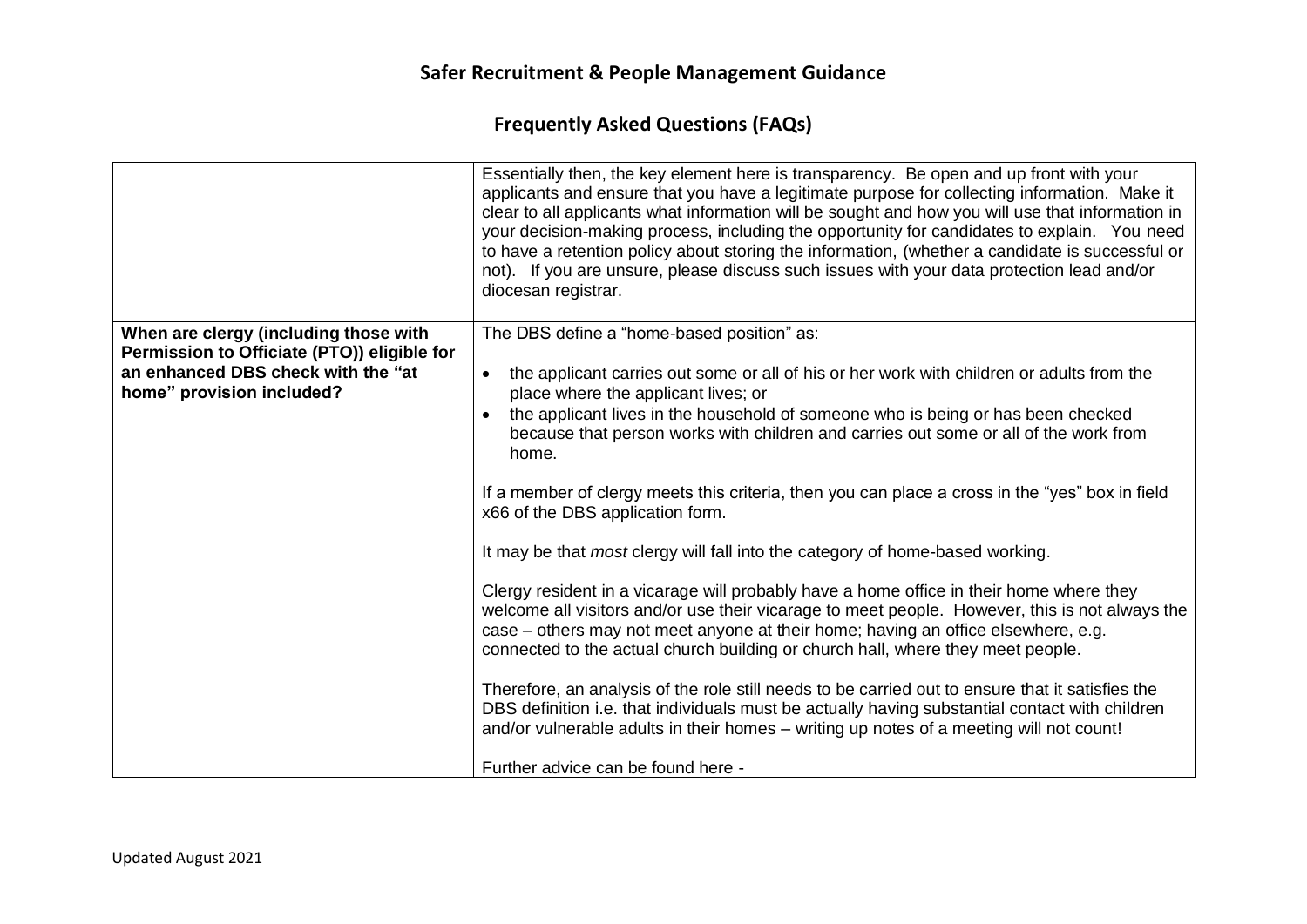|                                                                                                                       | https://www.gov.uk/government/publications/dbs-home-based-positions-guide/home-based-<br>position-definition-and-guidance                                                                                                                                                                                                                                                                                                                                                             |
|-----------------------------------------------------------------------------------------------------------------------|---------------------------------------------------------------------------------------------------------------------------------------------------------------------------------------------------------------------------------------------------------------------------------------------------------------------------------------------------------------------------------------------------------------------------------------------------------------------------------------|
| What level of DBS check should a person<br>standing for election as a Churchwarden<br>or as a member of the PCC have? | What, if any, level of DBS check is appropriate for a churchwarden or member of the PCC will<br>depend on the status of the PCC. It is not a requirement to carry out enhanced DBS checks<br>on all churchwardens and members of the PCC because it depends on the nature of the<br>arrangements in that particular Church body - therefore the decision is left to local<br>determination.                                                                                           |
|                                                                                                                       | PCC members are not by virtue of their membership of the PCC engaging in 'regulated<br>activity' (as defined) with children or vulnerable adults and are therefore not eligible for<br>enhanced DBS disclosures with barred list check on that basis.                                                                                                                                                                                                                                 |
|                                                                                                                       | In fact, PCC members (including churchwardens) are not necessarily eligible for anything<br>other than a basic DBS check, which would reveal unspent criminal conviction information<br>only, and to require a person who is not eligible to apply for an enhanced DBS check when<br>the role they are fulfilling is not eligible is a criminal offence - an incumbent or diocesan official<br>who asked a PCC member to apply for an enhanced check would be guilty of that offence. |
|                                                                                                                       | PCC members would only qualify for enhanced DBS checks without barred list check, if the<br>PCC itself qualifies as a children's or vulnerable adult's charity, as per the statutory definition,<br>or if an individual PCC member was undertaking work with children or vulnerable adults,<br>(he/she may even be in "regulated activity" depending on the nature of the work).                                                                                                      |
|                                                                                                                       | Churchwardens are ex officio members of the PCC, so where the PCC qualifies as a<br>children's or vulnerable adult's charity then the churchwardens, along with all other members<br>of the PCC as trustees of a children's or vulnerable adult's charity, would be eligible for an<br>enhanced DBS check without barred list check.                                                                                                                                                  |
|                                                                                                                       | If a charity carries out work with children or vulnerable adults then the Charity Commission<br>states that "whenever there is a legal entitlement to obtain a DBS check in respect of such a<br>trustee, a check should be carried out". As stated above, this is usually an enhanced DBS                                                                                                                                                                                            |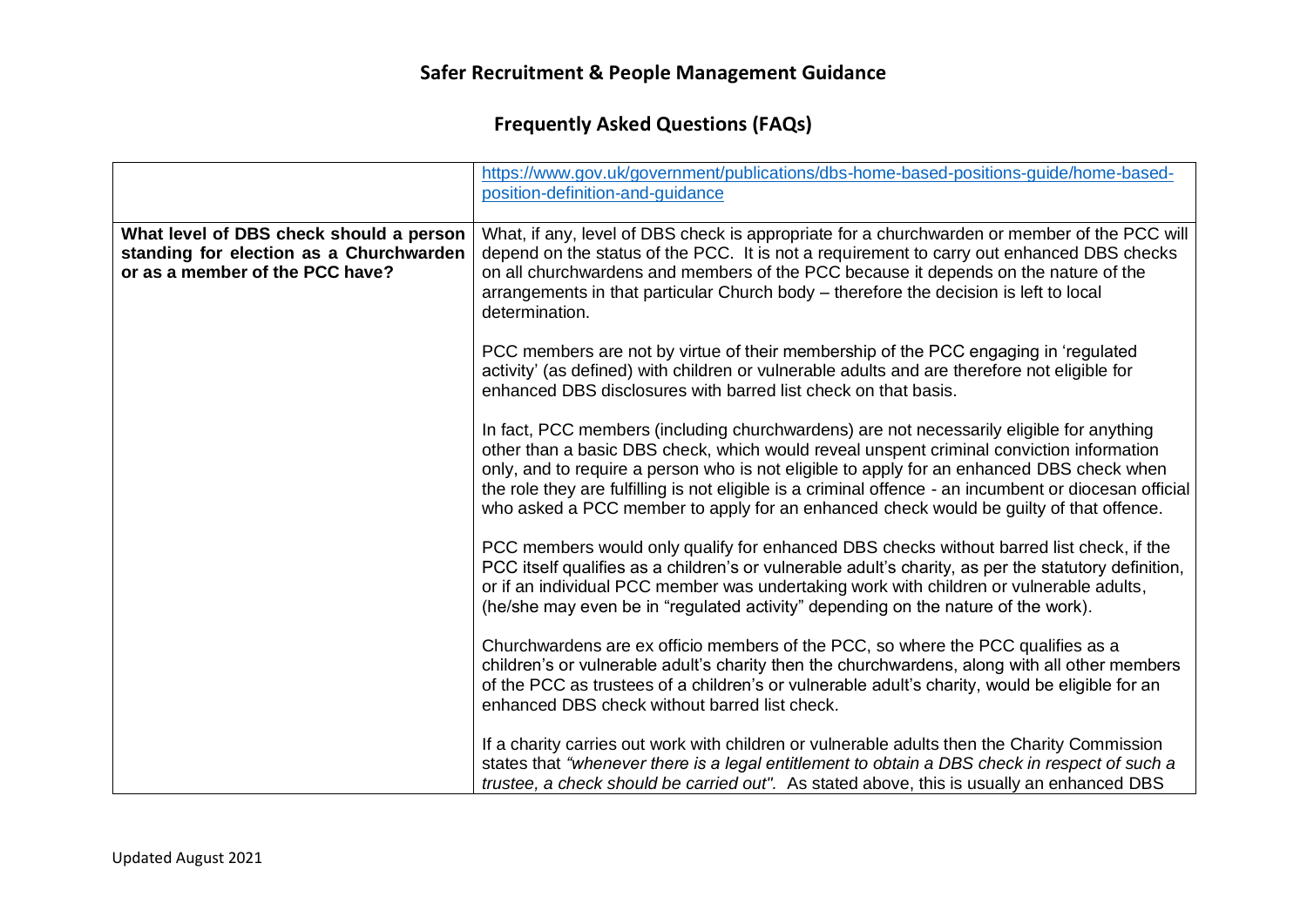| check without a barred list check. The trustee does not need to work with children or<br>vulnerable adults themselves in order to be eligible for this check - they are being checked<br>because of the work of the charity.                                                                                                                                                                                                                                                                                                                                                                                                                                                                                                                                                                                                                                        |
|---------------------------------------------------------------------------------------------------------------------------------------------------------------------------------------------------------------------------------------------------------------------------------------------------------------------------------------------------------------------------------------------------------------------------------------------------------------------------------------------------------------------------------------------------------------------------------------------------------------------------------------------------------------------------------------------------------------------------------------------------------------------------------------------------------------------------------------------------------------------|
| It should be noted that there is no legal obligation on charities to require their trustees to apply<br>for DBS checks - the Charity Commission recommends that they do so. Therefore, neither the<br>diocese nor the incumbent has any legal power to require a PCC member to apply for a DBS<br>check and a person who is elected to a PCC under the Church Representation Rules (and<br>who is not disqualified), or who is chosen as a churchwarden under the Churchwardens<br>Measure 2001 (and is not disqualified), is a member of the PCC and cannot be removed for<br>refusing to apply for a DBS check.                                                                                                                                                                                                                                                   |
| It should not be assumed that all PCCs fall within the definition of a children's or vulnerable<br>adult's charity. Indeed, there can be no blanket approach when it comes to deciding whether<br>or not a PCC is a children's/vulnerable adult's charity. It will require a very careful analysis to<br>establish whether the PCC falls within the relevant definition – this may occur, for instance,<br>where the PCC has entered into an employment contract with a youth worker to run a youth<br>club or other children's activities or if the PCC operated a pre-school or there were similar<br>formalised arrangements for vulnerable adults, e.g. the PCC employed a worker to provide a<br>regular care service to adults who receive a health or social care service You are advised to<br>seek advice from your registrar in relation to such matters. |
| Appropriate checks should be carried out after the relevant individual is elected to his/her<br>post. Where relevant, it should be made clear to all nominees prior to any election that if<br>elected appropriate checks will be carried out. If it is discovered after the election that an<br>individual is barred or has committed an offence under Schedule 1 Children and Young<br>Persons Act 1933, consideration can then be given to what action to take in<br>consequence. That might mean that the person is disqualified so his/her seat will be vacated<br>but it could also mean, that the Bishop considers using his/her waiver (after seeking advice), if<br>not barred but has committed an offence contained in the 1933 Act.                                                                                                                     |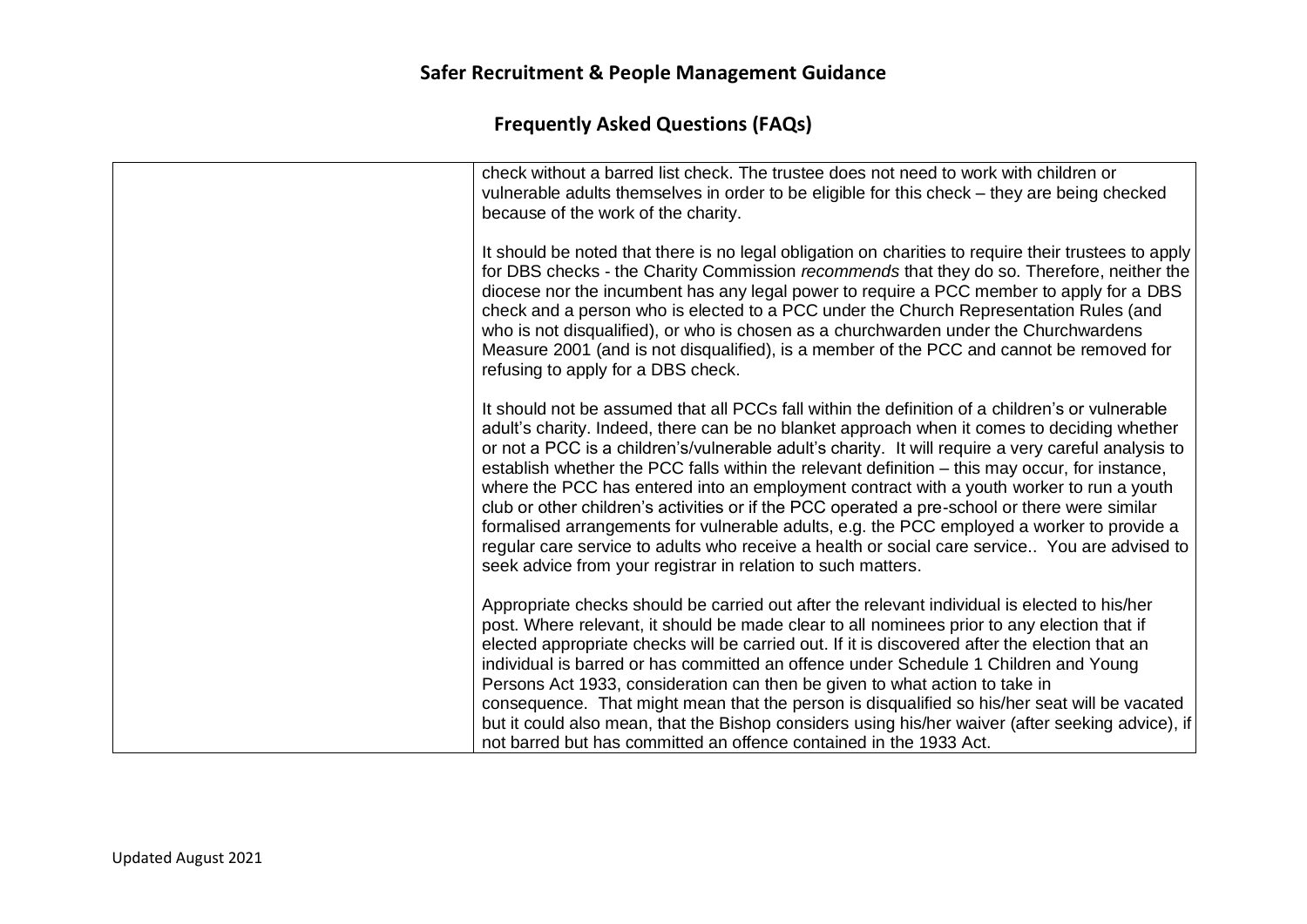| Does the declaration replace the<br><b>Confidential Declaration Form (CDF) for</b><br>elected roles? | Prior to PCC election, an individual must confirm that they are not disqualified from standing<br>(e.g. on the PCC Nomination Form), which includes confirming they are not on the barred<br>lists.                                                                                                                                                                                                                                                                                                                        |
|------------------------------------------------------------------------------------------------------|----------------------------------------------------------------------------------------------------------------------------------------------------------------------------------------------------------------------------------------------------------------------------------------------------------------------------------------------------------------------------------------------------------------------------------------------------------------------------------------------------------------------------|
|                                                                                                      | Even if an individual, as part of their elected role, will be working with children and/or<br>vulnerable adults, it must be noted that, as per the Church Representation Rules and<br>Churchwardens Measure 2001, the appointment to an elected office is not conditional upon<br>the receipt of satisfactory DBS checks or references and once elected, the person concerned<br>is validly elected to his/her office.                                                                                                     |
|                                                                                                      | Following election, consideration should be given as to whether the individual, as part of<br>his/her elected role, will be working with children and/or vulnerable adults.                                                                                                                                                                                                                                                                                                                                                |
|                                                                                                      | If yes, then the safer recruitment process must be followed and such work not undertaken<br>until all appropriate checks have been completed. This will include completion of a CDF, as<br>well as appropriate DBS checks. (Enhanced DBS checks could also be carried out, if the<br>PCC qualifies as a children's or vulnerable adult's charity and it is the policy of the relevant<br>PCC to carry out such checks of it members. Similarly basic DBS checks could be carried<br>out if that is the policy of the PCC). |
|                                                                                                      | This should be made clear to all relevant nominees prior to any election and should include<br>an explanation that if the checks reveal anything of concern then consideration will be given<br>to what action can be taken as a consequence, including consideration of whether that<br>person is disqualified from the relevant role.                                                                                                                                                                                    |
|                                                                                                      | Therefore, if appropriate, it does mean that an individual could complete the usual nominee<br>declaration prior to election and then after having been elected complete a CDF, if this is<br>appropriate to the role (along with any relevant DBS check).                                                                                                                                                                                                                                                                 |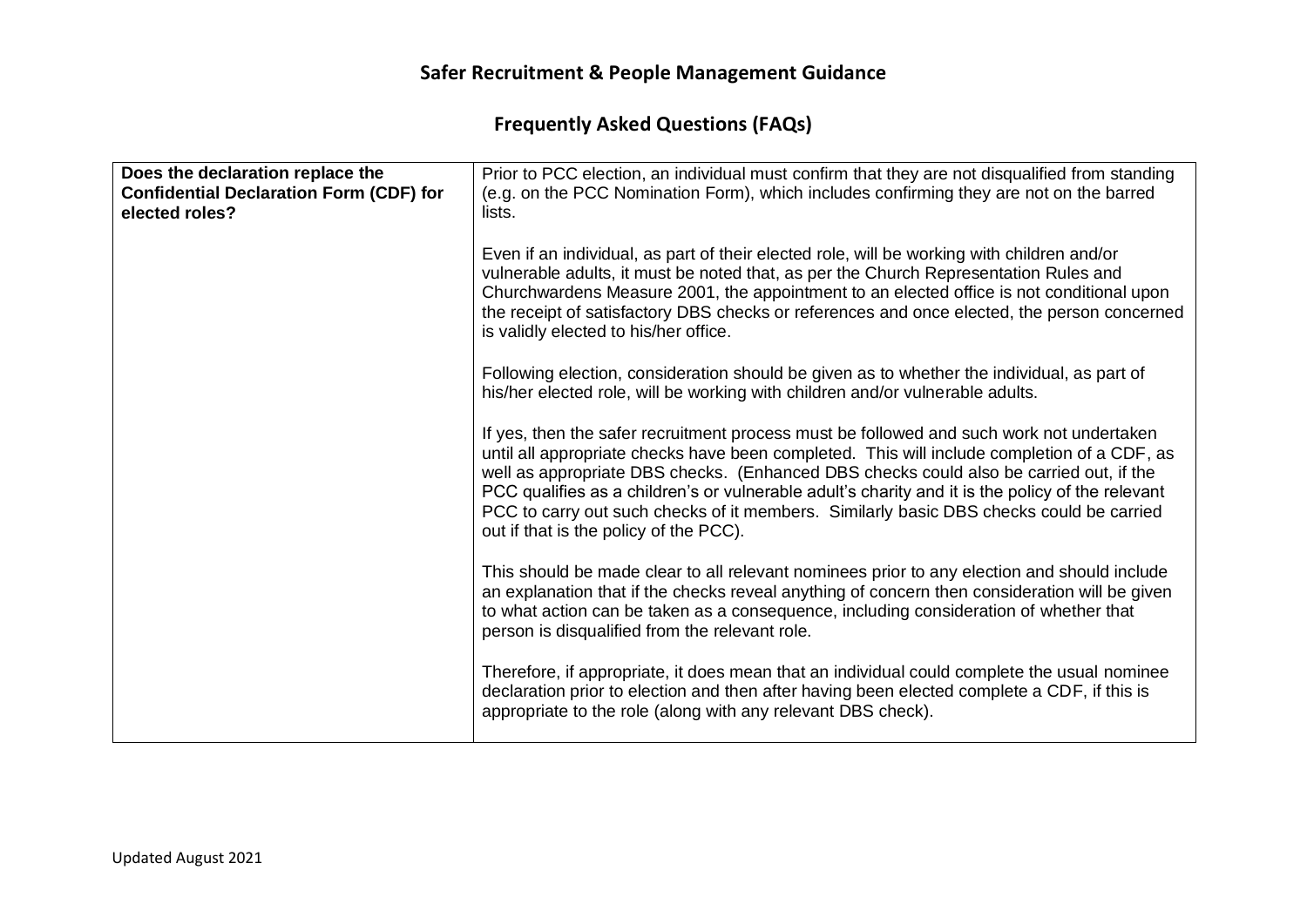| What about DBS checks on volunteer<br>'young helpers'? | DBS checks cannot be carried out on anyone under the age of 16. Whilst that is only one<br>aspect of safer recruitment, obviously this would prevent anyone under the age of 16 from<br>performing a role where a DBS check was requested.                                                                                                                                                                                                                                                                       |
|--------------------------------------------------------|------------------------------------------------------------------------------------------------------------------------------------------------------------------------------------------------------------------------------------------------------------------------------------------------------------------------------------------------------------------------------------------------------------------------------------------------------------------------------------------------------------------|
|                                                        | Those individuals who are under 16 years of age could be helping/shadowing/acting as an<br>additional team member but must always be supervised by someone who has been safely<br>recruited.                                                                                                                                                                                                                                                                                                                     |
|                                                        | Those in the 16/17 age bracket can have a DBS check and therefore could engage in a role<br>that requests such a check – whether this is felt to be appropriate is a matter of local<br>determination, as possible scenarios will vary from setting to setting. If 16/17 year olds are<br>permitted to volunteer in such roles then it is expected that the Safer Recruitment & People<br>Management policy applies to them in the same way as it would be for any other individual<br>carrying out such a role. |
|                                                        | All volunteers engaging in children's/vulnerable adult's work must undertake the relevant<br>Church of England safeguarding training and commit to adhering to the relevant policies.<br>Where under 16s are involved, the Church body must satisfy itself that the individual is<br>capable of undertaking safeguarding training, which does include descriptions of types of<br>abuse, reporting procedures and advice on physical contact etc.                                                                |
|                                                        | All of the above must be considered against the backdrop of the under 18 volunteer/worker<br>being considered a vulnerable person themselves in the context of safeguarding.                                                                                                                                                                                                                                                                                                                                     |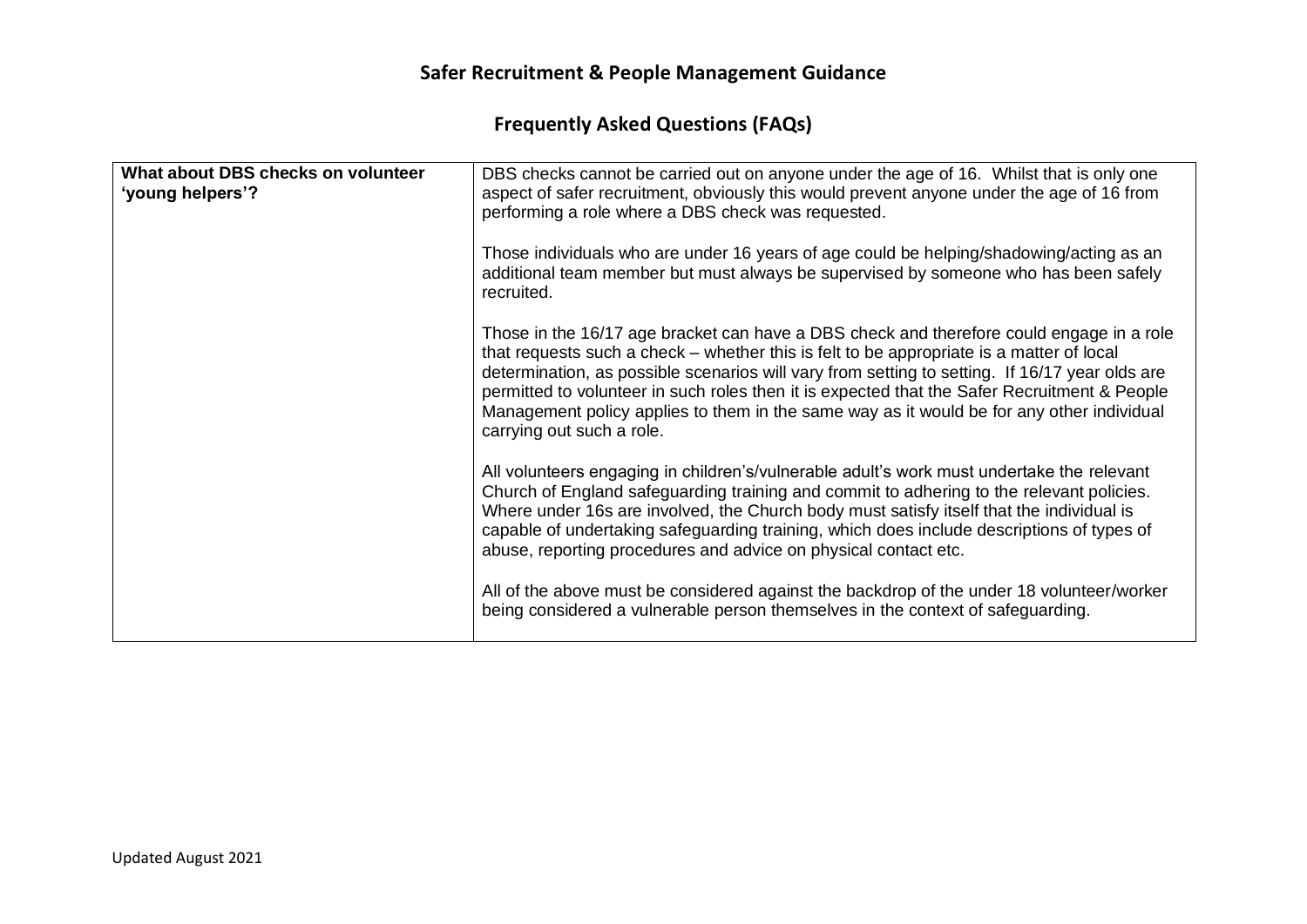| Under the Safeguarding and Clergy                                                                                                   | No. Generally they will not be eligible for any form of enhanced DBS check unless they are                                                                                                                                                                |
|-------------------------------------------------------------------------------------------------------------------------------------|-----------------------------------------------------------------------------------------------------------------------------------------------------------------------------------------------------------------------------------------------------------|
| Discipline Measure 2016 the parish                                                                                                  | actually members of a PCC, which is a children/vulnerable adult charity and they are,                                                                                                                                                                     |
| secretary and treasurer of the PCC will be<br>disqualified from acting in these roles if<br>they are on a DBS barred list(s) or are | therefore, charity trustees of such a charity. In such a case, they will be eligible for an<br>enhanced DBS check without barring information.                                                                                                            |
| convicted of an offence under Schedule 1                                                                                            | They are, however, unlikely to be eligible for an enhanced DBS check with barring information                                                                                                                                                             |
| of the Children and Young Persons Act                                                                                               | (i.e. they will not be in regulated activity) and you will have to rely on an individual voluntarily                                                                                                                                                      |
| 1933.                                                                                                                               | disclosing whether or not he/she is barred.                                                                                                                                                                                                               |
| Does this mean that they are eligible for<br>enhanced DBS checks?                                                                   | If the "secretary" and/or "treasurer" are not PCC members (or the PCC does not qualify as a<br>children's/vulnerable adult's charity) they will only be eligible for a basic DBS check which will<br>reveal unspent criminal conviction information only. |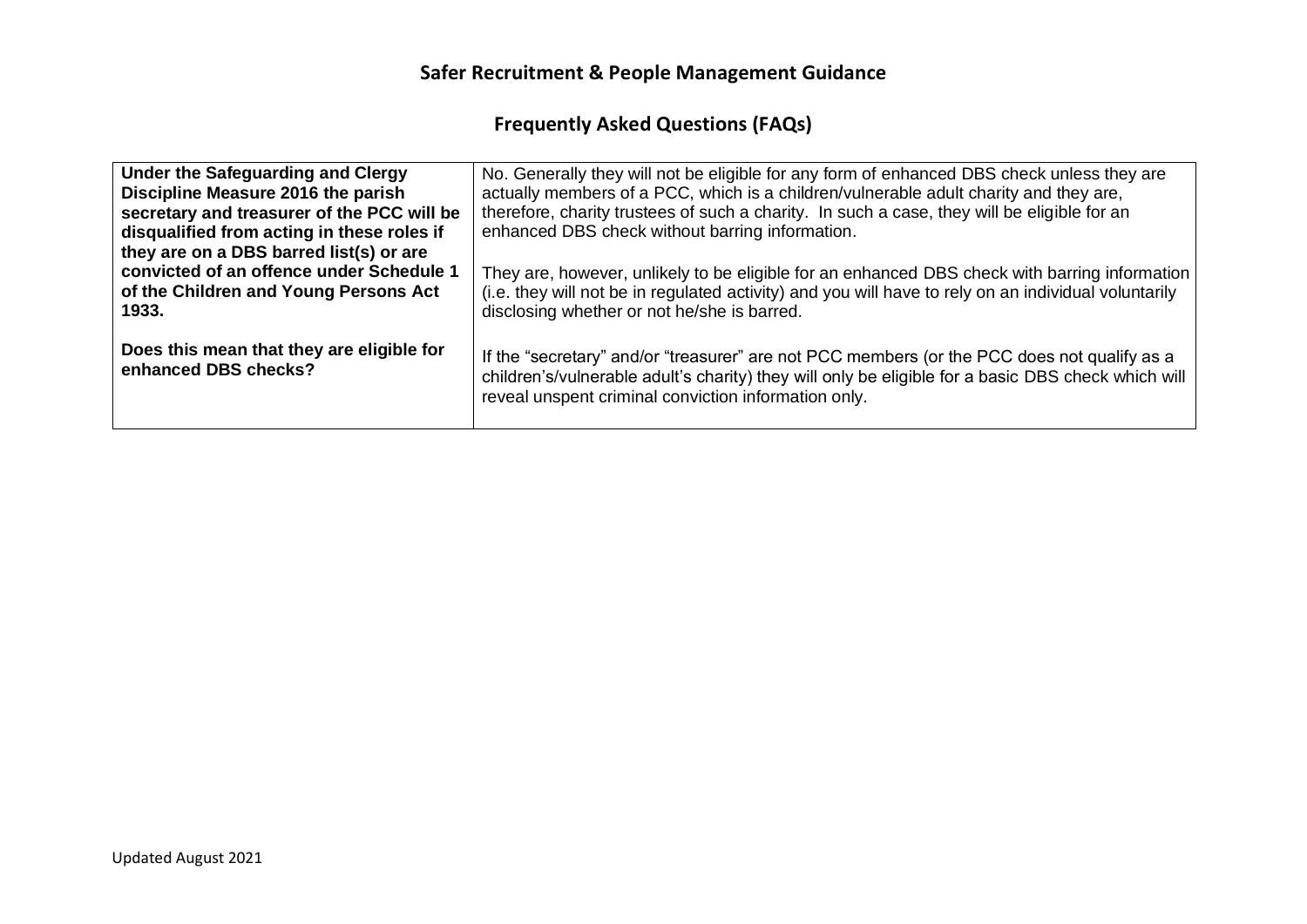| Under Canon B43, a minister, who is<br>member of a Church to which the Church<br>of England (Ecumenical Relations)<br><b>Measure 1988 applies</b><br>(e.g. the Baptists, Methodists, Roman<br>Catholics, URC, Moravians etc.), can be<br>invited to perform certain duties, if the | A "visiting preacher" will not be eligible for an enhanced DBS check if all he/she is doing is<br>preaching at a church service for members of the public. Nevertheless, that does not stop a<br>minister from asking the "visiting preacher" whether he/she is eligible for an enhanced DBS<br>check in his/her current role at his/her Church and if so, has he/she had one, (this could also<br>be checked with the "visiting preacher's" Church $-$ i.e. a reference sought from the relevant<br>"line manager").                                                   |
|------------------------------------------------------------------------------------------------------------------------------------------------------------------------------------------------------------------------------------------------------------------------------------|-------------------------------------------------------------------------------------------------------------------------------------------------------------------------------------------------------------------------------------------------------------------------------------------------------------------------------------------------------------------------------------------------------------------------------------------------------------------------------------------------------------------------------------------------------------------------|
| minister is authorised to carry out such<br>duties in his/her own Church. An<br>invitation to perform such duties may be<br>given by the minister but only after he/she<br>has "made such enquiries as are<br>appropriate in all the<br>circumstances[and] is satisfied that the   | Indeed, to be "of good standing" and "authorized to perform a similar duty" in their own<br>Churches, "visiting preachers" are likely to have had an enhanced DBS Check, which has<br>been cleared by the relevant individual in his/her Church. Of course, even if not eligible for<br>an enhanced DBS Check, a "visiting preacher" would still be eligible for a basic DBS check.<br>A failure to carry out any enquiries and check that the invitee "is of good standing" could well<br>result in disciplinary proceedings under the Clergy Discipline Measure 2003. |
| minister or lay person is of good<br>standing"<br>What does this mean? Are visiting<br>preachers from churches nor part of the                                                                                                                                                     | In relation to the Scottish Churches, where a visiting preacher from one of the Scottish<br>Churches will temporarily be engaging in regulated activity, he/she will be required to have a<br>DBS Check (with barring information). In other cases, PVG clearance will suffice (as, outside<br>regulated activity, the PVG Scheme will be regarded as an acceptable alternative).                                                                                                                                                                                       |
| Church of England required to have a DBS<br>check?                                                                                                                                                                                                                                 | In certain situations, the bishop's approval is also required, as is the approval of the PCC.<br>For instance, if a minister from another Church wanted to preach at a service, the approval of<br>the PCC would be needed and if it was to be on a regular basis, the bishop's approval would<br>also be needed.                                                                                                                                                                                                                                                       |
| Can PCC nominations be made and<br>seconded by family members?                                                                                                                                                                                                                     | There is nothing in the Church Representation Rules (CRR) preventing this.<br>The nomination forms simply state that the "proposer" and "seconder" must be on the<br>electoral roll - so are baptised; aged 16 or over and a member of a church in communion or if<br>not in communion then are in good standing in that church.                                                                                                                                                                                                                                        |